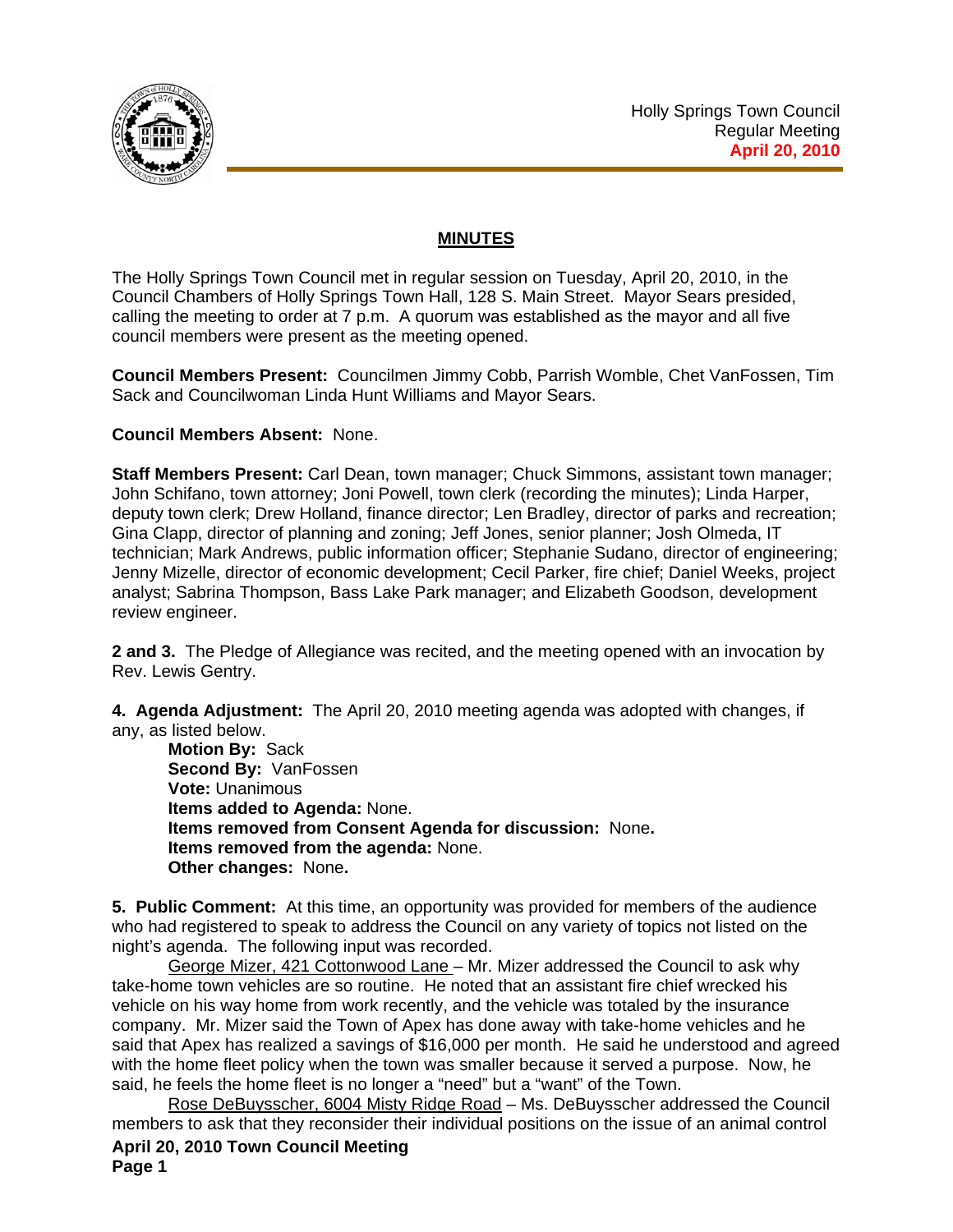ordinance amendment that would allow backyard hens.

 She said she supported her neighbors who wanted to raise backyard hens. She said that backyard hens should be allowed in limited numbers in residential zones.

**6a. Tick-Borne Diseases Awareness Month Proclamation –** Mayor Sears presented a proclamation designating May as Tick-Borne Diseases Awareness Month and warning residents to take precautions against tick bites to prevent contracting the diseases ticks can carry. **Action:** None.

**6b. Helping Hands and Linking Arms Day Proclamation –** Mayor Sears presented a proclamation declaring Saturday, April 24, 2010 Helping Hands and Linking Arms Day. The day is a day of service that is observed in 10 southern states and surrounding areas in Texas, Indiana, Illinois and Virginia.

 He explained this 2nd annual Day of Service provides thousands of volunteers in community organizations, faith-based groups and local government agencies the opportunity to link arms and lend a helping hand to those in need.

 Mayor Sears presented the proclamation to representatives of the Church of Jesus Christ of Latter Day Saints since LDS congregations are partnering with city, county, business, humanitarian and faith‐based organizations to donate thousands of hours of volunteer service to help heal America from the economic trials faced by so many.

**Action:** None.

**7a. Public Hearing: Ordinance 10-04, UDO Amendment –** Mr. Jones said that internet gaming is a business where someone buys "internet time" in order to play / win sweepstakes prizes including cash pay-outs. At least two trial court judges have held that this is not gambling in North Carolina, because the gaming that is taking place is akin to a sweepstake game that one might play at McDonalds or other businesses of the like.

 He said these recent rulings have held also that "internet gaming" is not a game of chance but a game of odds. As in, you have a 1 in 100 chance to win \$5 and that the player has knowledge of the odds system and that playing more doesn't improve the chances in winning.

 Across the state where these businesses operate, these businesses have the appearance of a gambling operation and act very much like video poker and video slots. Their hours of operation are up to 24 hours a day, and the amount of traffic and increased policing needs are why staff feels that regulations need to be put into place.

 Mr. Jones reported that the Planning Board had reviewed the draft ordinance. He said the Planning Board voted 5-3 to recommend approval of the draft ordinance.

 He said it was his impression that those who voted against the motion to recommend approval were of the mind that they did not want to support a law that might prohibit traditional non-gambling computer cafes.

 With that explanation completed, Mayor Sears opened the public hearing. The following input was recorded: None.

There being no comments, the public hearing was closed.

 In discussion, the Council agreed that the ordinance should define "internet café" and "internet sweepstakes café."

 Councilman Sack said he would be in favor of limiting internet sweepstakes cafes only in the General Industrial district as a Special Exception Use, but not in both GI and General Busness.

**Action #1:** The Council approved to accept the following statements as true: *"The requested UDO Text Amendment is consistent with the Vision Holly Springs Comprehensive Plan Policies for Community Character. The proposed UDO Amendment allows for regulations of uncommon uses that by their very nature are not consistent with the Community Character of*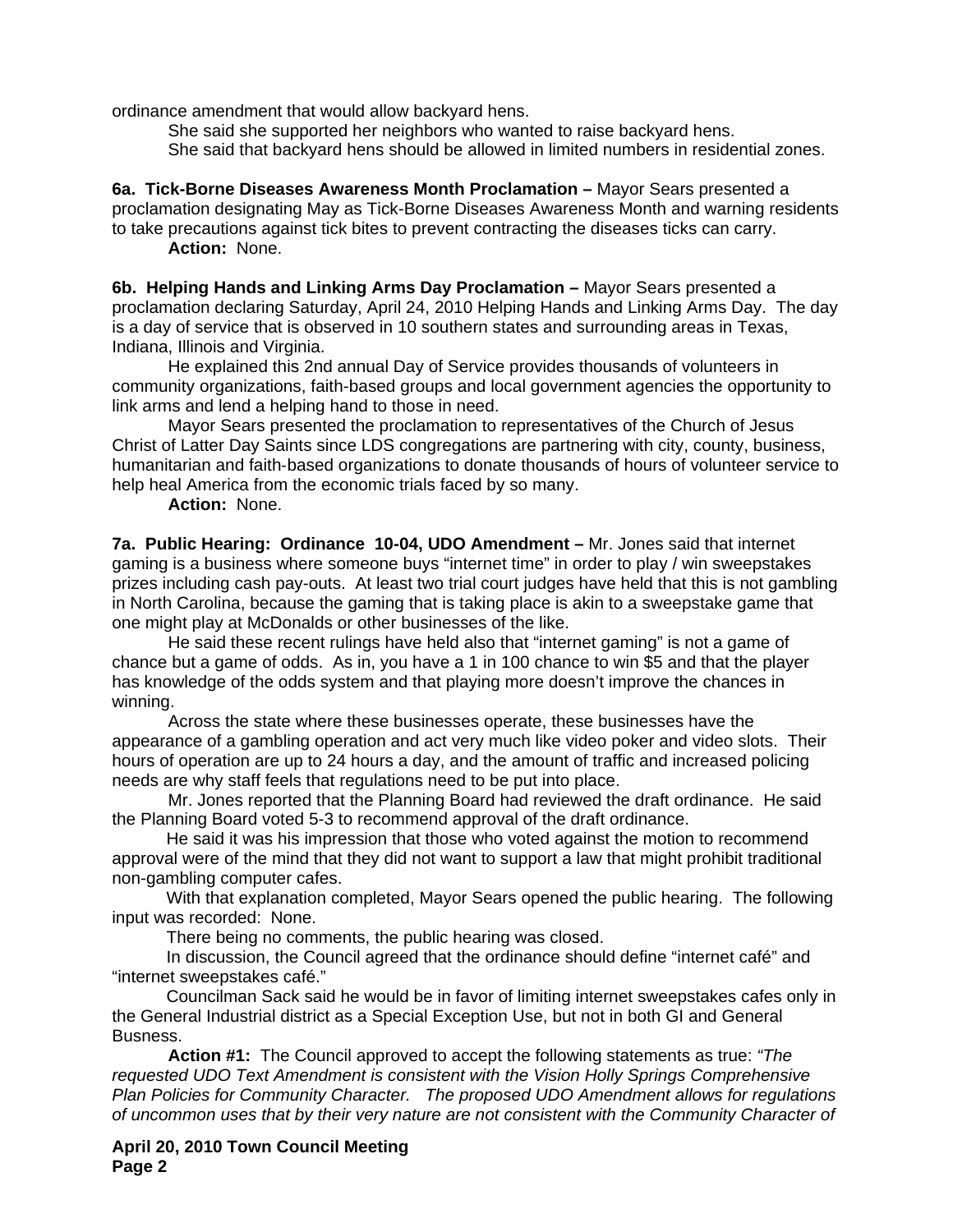*the Town of Holly Springs."*  **Motion By:** Sack **Second By:** Cobb **Vote:** Unanimous

 **Action #2:** The Council approved a motion to adopt Ordinance 10-04 to approve and enact UDO Text Amendment #10-UDO-01 to add UDO Section 8.04 Special Regulations for Electronic Gaming Operations, amended to allow them only in General Industrial as a Special Exception Use.

**Motion By:** Sack **Second By:** Womble **Vote:** Unanimous  *A* c*opy of Ordinance 10-04, as amended, is incorporated into these minutes as addendum pages.*

**7b. Public Hearing: Ordinance 10-05, UDO Amendment –** Ms. Clapp said that the Planning Board and Board of Adjustment are citizen boards appointed by the Town Council and who are responsible to the Town Council for their performance. Therefore, Sections 9.02 Planning Board and 9.03 Board of Adjustment of the Unified Development Ordinance (UDO) are written for the Town Council in its administration of these boards.

 Ms. Clapp said staff was directed by the Town Council at the winter retreat to prepare amendments to the UDO to clarify the Council's expectations regarding the attendance requirements for members of these boards.

Currently, "unexcused absences" are informally defined as meaning an absence by a member who provides no notification to the Department of Planning & Zoning prior to the meeting. Council input at the retreat was, however, that absences should not be designated as "unexcused" or "excused."

 A secondary amendment is being proposed to eliminate Section 9.02, F. Annual Report from the Planning Board as such report has not been completed and is not necessary as the Planning Board does not have any final action authority or financial responsibilities necessitating an Annual Report to the Town Council.

With that explanation completed, Mayor Sears opened the public hearing to accept input. The following comments were recorded: None. There being no comments, the public hearing was closed.

In discussion, Council concurred that it does not want to impose punitive measures, but it does want to stress that the Town has a lot of citizens who want to participate. Attendance is important, members said.

 **Action #1:** The Council approved a motion to accept the following statement as true: *"The requested UDO Text Amendment is consistent with the Vision Holly Springs Executive Summary regarding the goals of adopting and implementing the plan."* 

**Motion By:** VanFossen **Second By:** Sack **Vote:** Unanimous

 **Action #2:** The Council approved a motion to adopt Ordinance 10-05 to approve and enact UDO Text Amendment #10-UDO-02 to modify the text of UDO Section 9.02 Planning Board and 9.03 Board of Adjustment.

**Motion By:** VanFossen **Second By:** Womble **Vote:** Unanimous  *A* c*opy of Ordinance 10-05 is incorporated into these minutes as addendum pages.*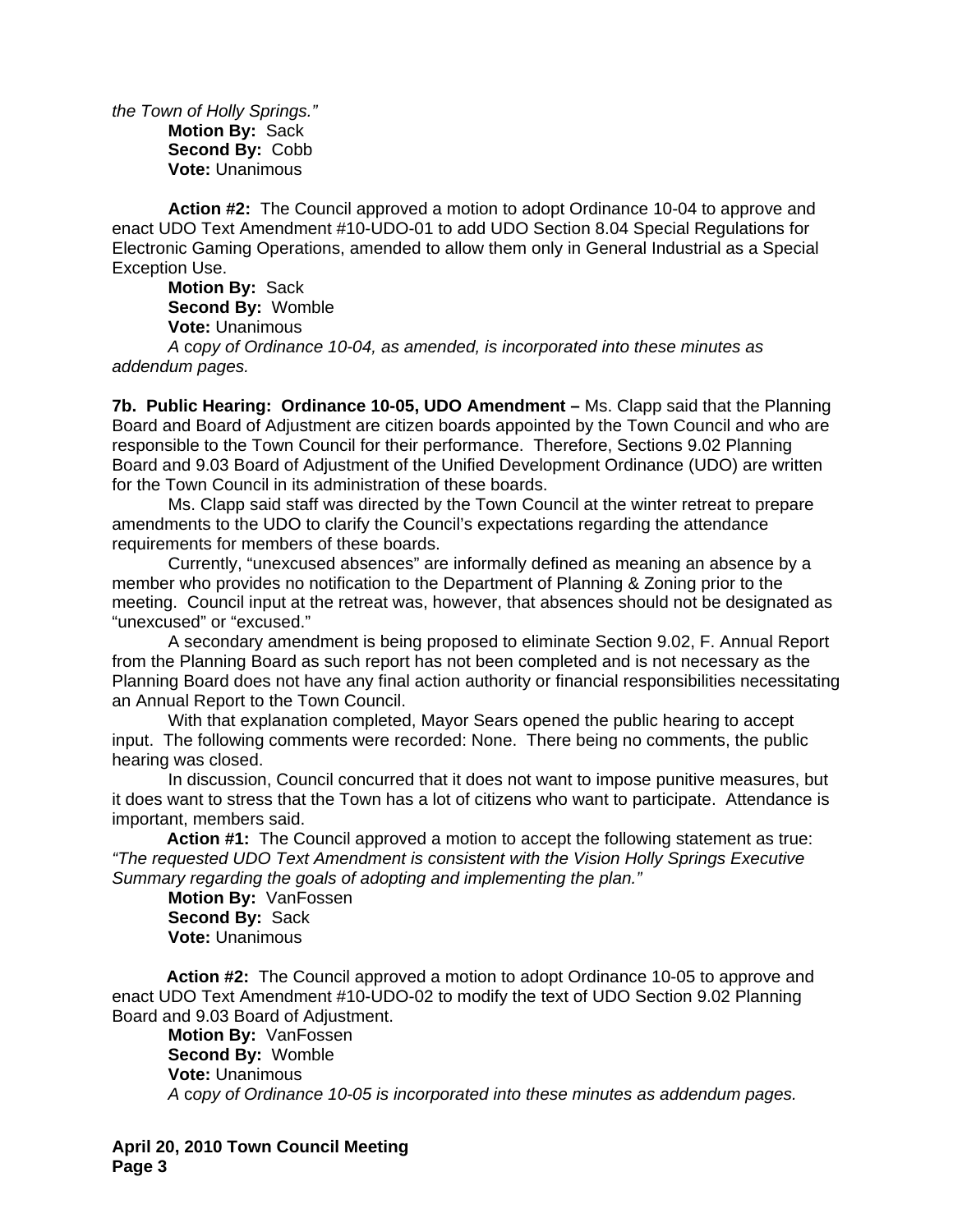**8a. Holly Springs Farmers Market –** Mr. Jones said as the 2010 season of the Farmers Market approaches with the opening date of May 1, 2010, Department of Planning & Zoning staff would like to give Town Council an update on the upcoming season and share all the events planned.

 He said the Farmers Market started in 2007 as a way to promote the Village District and to promote locally-grown produce and products. The Farmers Market limits sellers participating in the Market to a 50-mile zone from Holly Springs. This way, we are assured that the produce and products are locally-grown and not brought in from elsewhere in the state or country.

 This year, the Farmers Market is being run by the entire staff of the Department of Planning and Zoning with each person in the department's doing his or her part of making the Farmers Market the best that it can be. As part of the Market, staff has made a big push in securing corporate sponsors this year, and with these sponsorships we will be able to plan bigger and better events at the Market and cover the expenses of the Market.

 He said the Farmers Market has a corporate sponsor for the first time - The Go Team, a local handyman/builder. Other sponsors on board as of this writing are Capital Bank, Crescent State Bank, Gillooly & Associates Realty, Curves, and Cumbee Appraisals with additional sponsors to come.

 The goal of the Market this year is to promote and obtain more produce and food vendors for the 2010 season. It is our thought that this market can become a great place for the residents of Holly Springs to come and buy locally-grown farm products and to truly make the Market a focal point of the community, Mr. Jones said.

**Action:** None.

**8b. Town Council Elections/Representation Structure –** Mr. Ken Martin, 5244 Lake Edge Drive, addressed the Council saying electoral districts are on the minds of a lot of people in Holly Springs. He requested that the electoral membership of the Council be changed to represent districts or wards. This has been a topic of discussion among the Council, including for a time at the winter retreat.

 At the retreat, the consensus of the Council was that dividing voters into groups would have a negative effect on the community since now all residents – whether registered to vote or not – can call upon any of five elected officials for representation; however, districts would limit their representation on the Council to only one member.

 Mr. Martin said there are those in the community who disagree and would feel better represented by a single member of the Council with whom they identify.

Councilman Sack said he was offended by the allegation that the Council represents only Sunset Ridge residents, and he said it was not true. He added that districts would be a disservice to the minority community because they can vote in a block to support a candidate of their choice, but districts would split them up.

Right now, he stressed, the five individuals on the Council all represent every citizen in town, regardless of where they live.

Mr. Ralph Joyner, 117 E. Hickory Ave. – Mr. Joyner addressed the Council saying he thought districts would work best for some people. He said, looking at the board, he does not see the representation. Despite what Council members say, he said, he does not feel he is represented by anyone on the Council besides Councilman Womble.

He asked, when Councilman Womble retires his seat, what assurance would his community have that it would be able to elect someone to represent them.

He said he feels it will be difficult for a minority to be elected without districts. He said he feels his community is neglected.

Councilman Sack said he feels the disconnect is communication. He said he would urge residents who feel under-represented to approach Council members.

Rev. Otis Byrd – Rev. Byrd addressed the Council to explain that he, too, supports the concept of districting. He said he agreed that some of the arguments against have merit, but he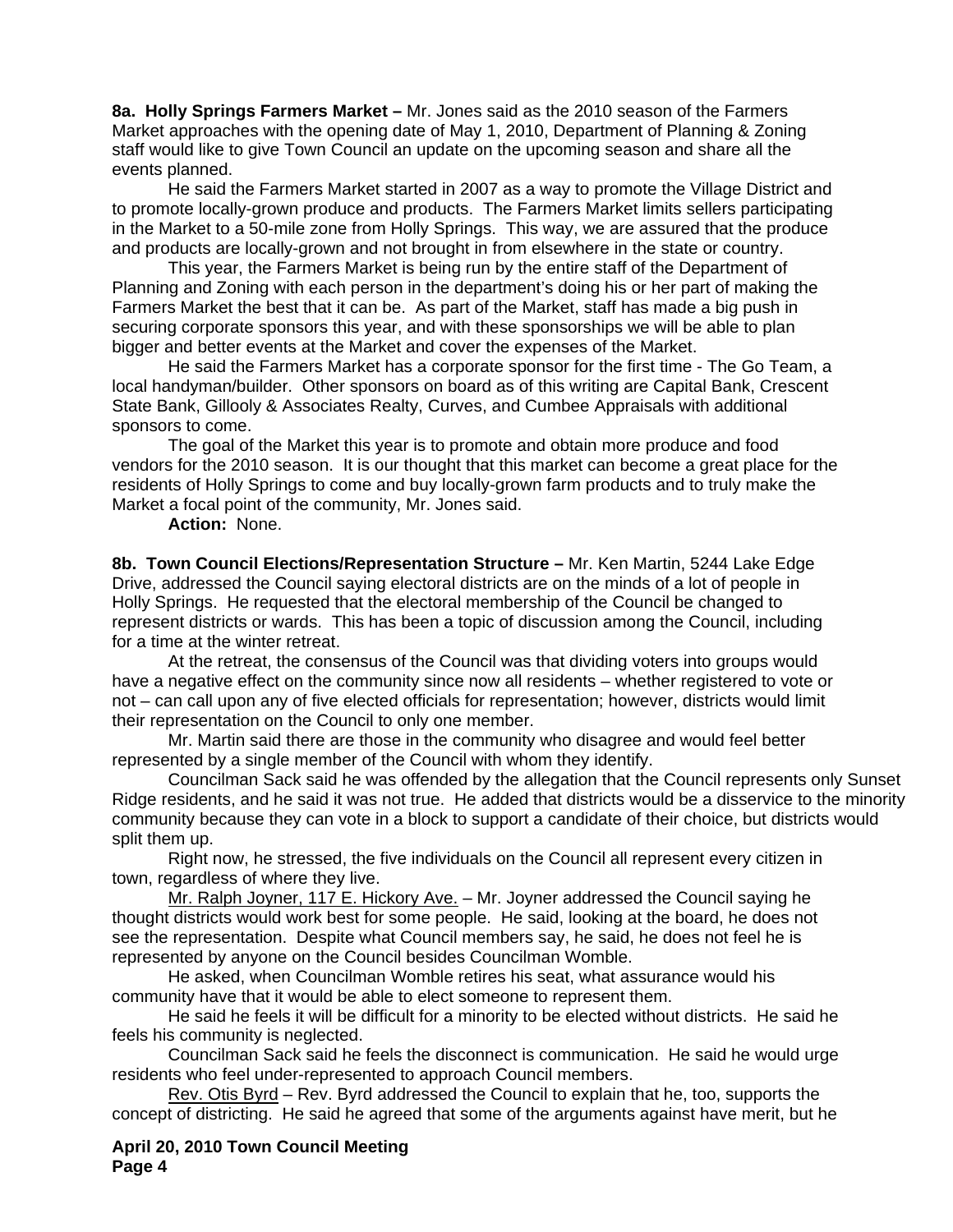comes back to the thought that a minority candidate is going to feel like he or she can get elected from neighborhoods in which they live. He said that some people in town will talk to elected officials with whom they feel comfortable and feel they are supported.

He said he doesn't feel that districting would preclude Council members from hearing from and representing all districts. He said his comments were not just for minority citizens, but for all segments of town.

Mr. Martin asked the Council to direct staff to research what would be involved in changing the Town's electoral style and to report back to the Council.

Instead, Mayor Sears said he would gather input from the Council and other agencies and write a position paper, and he would get back with citizens on the matter in roughly 30 days.

**Action:** Mayor Sears said he would provide a position paper on the issue in approximately a month.

**9. Consent Agenda:** The Council approved a motion to approve all items on the Consent Agenda. The motion carried following a motion by Councilman Sack, a second by Councilwoman Williams and a unanimous vote. The following actions were affected:

9a. Minutes – The Council approved minutes of the Council's regular meetings held on March 16, and April 6, 2010.

9b. Budget Amendments Report - The Council received a monthly report of amendments to the FY 2009-10 budget approved by the town manager. *A* c*opy of the budget amendment report is incorporated into these minutes as addendum pages.*

9c. Quarterly Financial Report – The Council received its quarterly financial report. *A* c*opy of the quarterly financial report is incorporated into these minutes as addendum pages.*

9d. Ralph Stephens Loop Road Survey Contract– The Council approved to enter a surveying contract for the extension of Ralph Stephens Loop Road.

9e. Ordinance 10-06- The Council adopted Ordinance 10-06, a concurrence ordinance with the North Carolina Department of Transportation, establishing a 25 mph speed limit on a portion of Main Street through downtown.*A* c*opy of Ordinance 10-06 is incorporated into these minutes as addendum pages.*

9f. Budget Amendment, \$500 – The Council adopted an amendment to the FY 2009-10 budget in the amount of \$500 to receive insurance proceeds to repair a police department vehicle. *A* c*opy of the budget amendment is incorporated into these minutes as an addendum page.*

9g. Budget Amendment, \$32,275 -- The Council adopted an amendment to the FY 2009-10 budget in the amount of \$32,275 to receive insurance proceeds to replace a fire department vehicle. *A* c*opy of the budget amendment is incorporated into these minutes as an addendum page.*

9h. Budget Amendment \$64,000 - The Council adopted an amendment to the FY 2009-10 budget in the amount of \$64,000 to fund the Harris Lake discharge environmental assessment. *A* c*opy of the budget amendment is incorporated into these minutes as addendum pages.*

**10a. Bass Lake Park Rental Rates and Policy Amendment** – Ms. Thompson addressed the Council saying that the Parks and Recreation Department requests consideration of rental rate and policy amendments so that the rental of facilities at Bass Lake Park would be more in line with similar facilities in the area and there would be established more clear deadlines for the serving of alcohol and when rentals are over.

The changes denoted in red text below are requested, she said.

## **Alcoholic Beverages**

Existing:

*An off-duty Holly Springs Public Safety Officer must be hired at the rate of \$30 per hour to be present during your entire rental.* The Officer must be paid upon arrival. It is your responsibility to contact Public Safety directly to schedule staffing. The contact number is (919) 552-7110.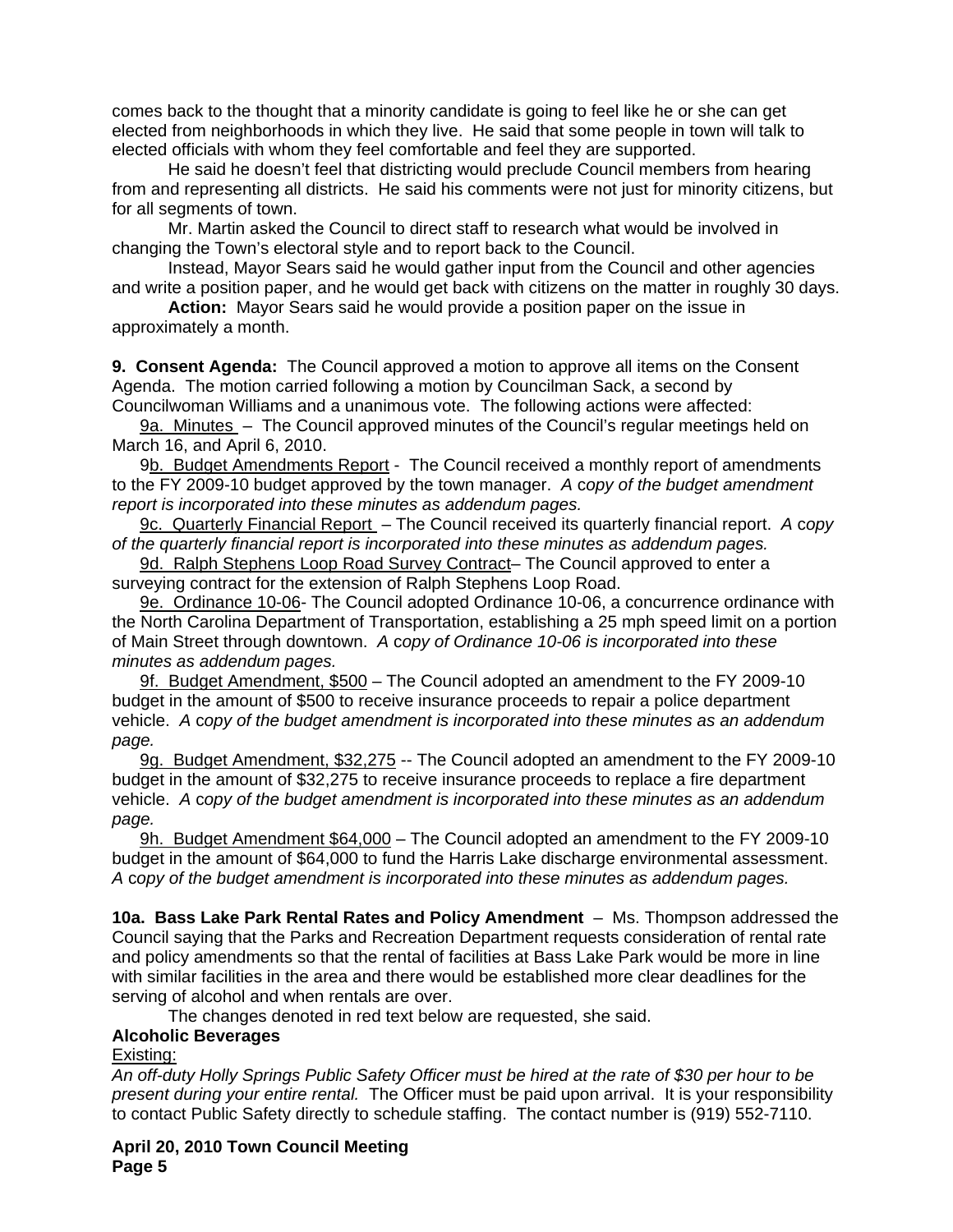# Change to and add:

 An off-duty Holly Springs Public Safety Officer must be hired at the rate of \$30 per hour to be present from the start of serving alcohol until the end of your rental. The Officer must be paid upon arrival. It is your responsibility to contact Public Safety directly to schedule staffing. The contact number is (919) 552-7110. Serving of alcohol will stop one hour prior to the end of rental.

# *No Alcohol may be served after 10 p.m.*

*(Justification: Establish a deadline to stop serving alcohol to assure that the room can be cleaned and vacated on time.)* 

### **General**

Existing: (Bullet 5)

Rental times may begin any time after 8 a.m. and end any time before 12 midnight. (With the exception of Thanksgiving Day, Christmas Eve, Christmas Day, and New Year's Day when the park is closed for the holiday.) All rentals must allow set up and tear down/clean up time within the rental hours. There is no early or late access to the facility.

### Change to and Add:

 Rental times may begin any time after 8 a.m. and end any time before 12 midnight (with the exception of Thanksgiving Day, Christmas Eve, Christmas Day, and New Year's Day when the park is closed for the holiday.) All rentals must allow set-up and tear-down / clean-up time within the rental hours.

 **You may not arrive prior to the start of your rental, and you must vacate the facility prior to the end of your rental. In the event that you do not adhere to contracted rental times, you will forfeit** *all* **of your deposits.** 

 *(Justification: Establish and make part of the contract to assure that renters know they are subject to additional fees if the contracted rental times are not observed.)* 

| INOTE. $R = Res[Q]$ respective and $NR = NQ$ in Residents                                  |                                                                               |                    |  |
|--------------------------------------------------------------------------------------------|-------------------------------------------------------------------------------|--------------------|--|
| Rate:                                                                                      | <b>Present:</b>                                                               | <b>Change to:</b>  |  |
| Room Damage Deposit                                                                        | \$100                                                                         | \$300              |  |
| <b>Alcohol Deposit</b>                                                                     | \$100                                                                         | \$300              |  |
| Security Officer must remain on-site until the end of your rental                          |                                                                               |                    |  |
| Hourly Room Rate                                                                           | \$62 R / \$75 NR                                                              | <b>Same</b>        |  |
| <b>Hourly Deck Rate</b>                                                                    | \$25 R / \$30 NR                                                              | <b>Same</b>        |  |
| <b>Business Package Deposit</b>                                                            | None                                                                          | \$100              |  |
| Business Package (8 a.m. to 5 p.m.) $\frac{1}{2}$ \$150 R / \$180 NR                       |                                                                               | \$175 R / \$210 NR |  |
| In order to be eligible for a Business Package, you must be a licensed business.           |                                                                               |                    |  |
| Licensed businesses located within the Holly Springs Town limits are eligible for          |                                                                               |                    |  |
| the Resident Business Package. Individuals are not eligible for the Business               |                                                                               |                    |  |
| Package rate.                                                                              |                                                                               |                    |  |
| <b>Wedding Package</b>                                                                     | $$1,000 \text{ R} / $1,200 \text{ NR}$ $$1,500 \text{ R} / $1,800 \text{ NR}$ |                    |  |
| Deposits and Afterhours Staffing REQUIRED, if applicable                                   |                                                                               |                    |  |
| After-Hours Staffing                                                                       | $$20 R / $24 NR$ $$25 R / $30 NR$                                             |                    |  |
| (Starts at Park close and is per hour. If group wants facility from 7 to 10 p.m., and park |                                                                               |                    |  |
| closes at 5 p.m., rental begins at 5 p.m.)                                                 |                                                                               |                    |  |
| Holly Springs Public Safety Officer - REQUIRED if alcohol served                           |                                                                               |                    |  |
| (Separate payment made directly to Officer upon arrival. 919-552-7110)                     |                                                                               |                    |  |
| (Renter's Responsibility)                                                                  |                                                                               |                    |  |
| Officer must remain on-site until the end of your rental.                                  |                                                                               |                    |  |
|                                                                                            |                                                                               |                    |  |

#### **Rental Rates:** (Changes or additions in red) Note: Residents and NR = Non-Residents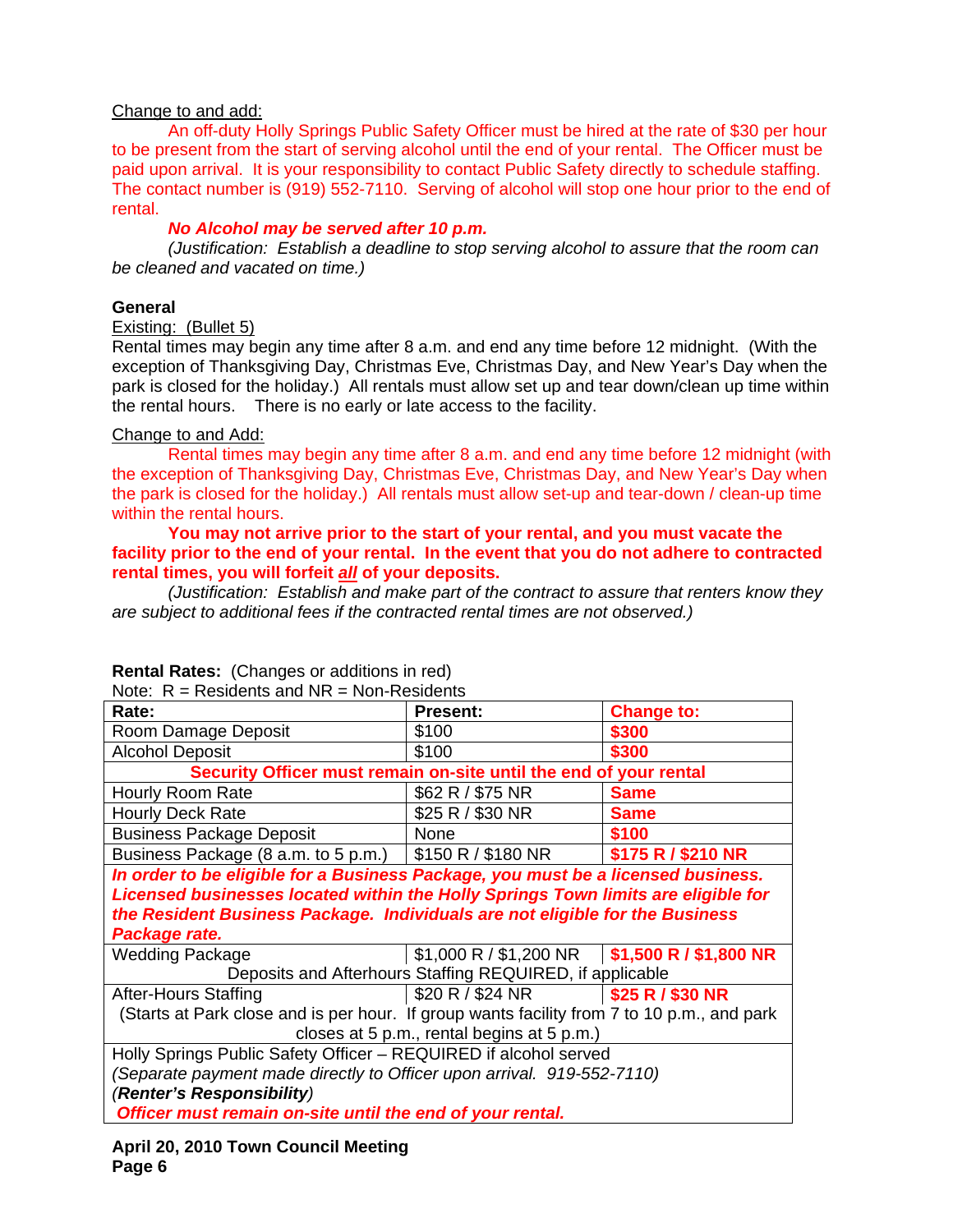*Justification: Currently charges are slightly more than ¼ of what the hourly rate charge would be for the Business Package Rental. Business Package Rental is per day, 8 a,m. to 5 p.m. Monday through Friday only. Currently, charges are slightly higher than 1/3 of what the hourly rate charge would be for the Wedding Package Rental. Wedding Package Rental is 12 noon to 12 midnight on Friday, 8 a.m. to 12 midnight on Saturday, and 8 a.m. to 12 noon on Sunday. Additional After-hours fees still apply. These rate changes will bring us more in line with comparable facilities in the area. Increasing deposits will allow the recovery of the cost for damages/extra hours/after-hours in the event it is necessary to recover these charges.)*

### **Boat Rentals:**

Note:  $R =$  Residents and NR = Non-Residents

| Rate:                                 | <b>Present:</b> | <b>Change to:</b>        |
|---------------------------------------|-----------------|--------------------------|
| Canoe                                 | \$4 / hour      | \$5 / hour               |
| Boat without motor                    | \$3/hour        | \$5 / hour               |
| Boat with motor                       | \$8/hour        | \$10 / hour              |
| Canoe half-day (4 hours)              | None            | \$15 / half day (4 hrs.) |
| Canoe all day (8 hours)               | None            | \$30 / day (8 hrs.)      |
| Boat without motor half-day (4 hours) | None            | \$15 / half day (4 hrs.) |
| Boat without motor all day (8 hours)  | None            | \$30 / day (8 hrs.)      |
| Boat with motor half-day (4 hours)    | None            | \$25 / half day (4 hrs.) |
| Boat with motor all day (8 hours)     | None            | \$50 / day (8 hrs.)      |

 *Justification: To bring rental charges more in line with what other municipalities and Wake County Parks charge for boat and canoe rental, increases are necessary. Current charges by other facilities are as follows: Boat w/o motor \$4-5/hr. Boat w/motor \$10-14/hr. Canoe \$5-7/hr.)* 

 Councilman VanFossen said he felt the rates should be increased if the Town needs the increase in order to cover expenses, but if the Town is covering it costs then he would not be in favor of increasing rates.

Councilwoman Williams agreed.

Councilman Womble asked if the Town is covering its costs.

 Ms. Thompson said rental rate increases would help to not only cover costs but pay for new program and the expansion of existing ones. She said the department is particularly interested in the policy changes that would address the serving of alcohol and when it is to cease.

**Action:** The Council approved a motion to table a decision until budget preparation time.

**Motion By:** Womble **Second By:** Cobb **Vote:** Unanimous.

**10b. Emergency Medical Services -** Mr. Dean explained that he has discussed Council concerns with Wake County Manager David Cooke, particularly as to the Council's request that Holly Springs be designated as a key station for Emergency Medical Services. According to Mr. Cooke, Holly Springs would not be guaranteed designation as a key station, but would be considered only as part of the Peer Review Process and would be evaluated on a regular basis by determining the number of calls for service.

 Further, even if the Town of Holly Springs were to maintain the EMS service under the Town as we currently do, our ambulance could still be assigned to a station outside of Town, based on service needs, Mr. Dean said.

He said under the County-Operated Option<sub>1</sub> recurring annual revenue will be  $$6,000$ following Year #1 with no significant budgeted expenditures. This revenue stream is projected to be stable and predictable, since it is derived from fixed monthly utility reimbursements.